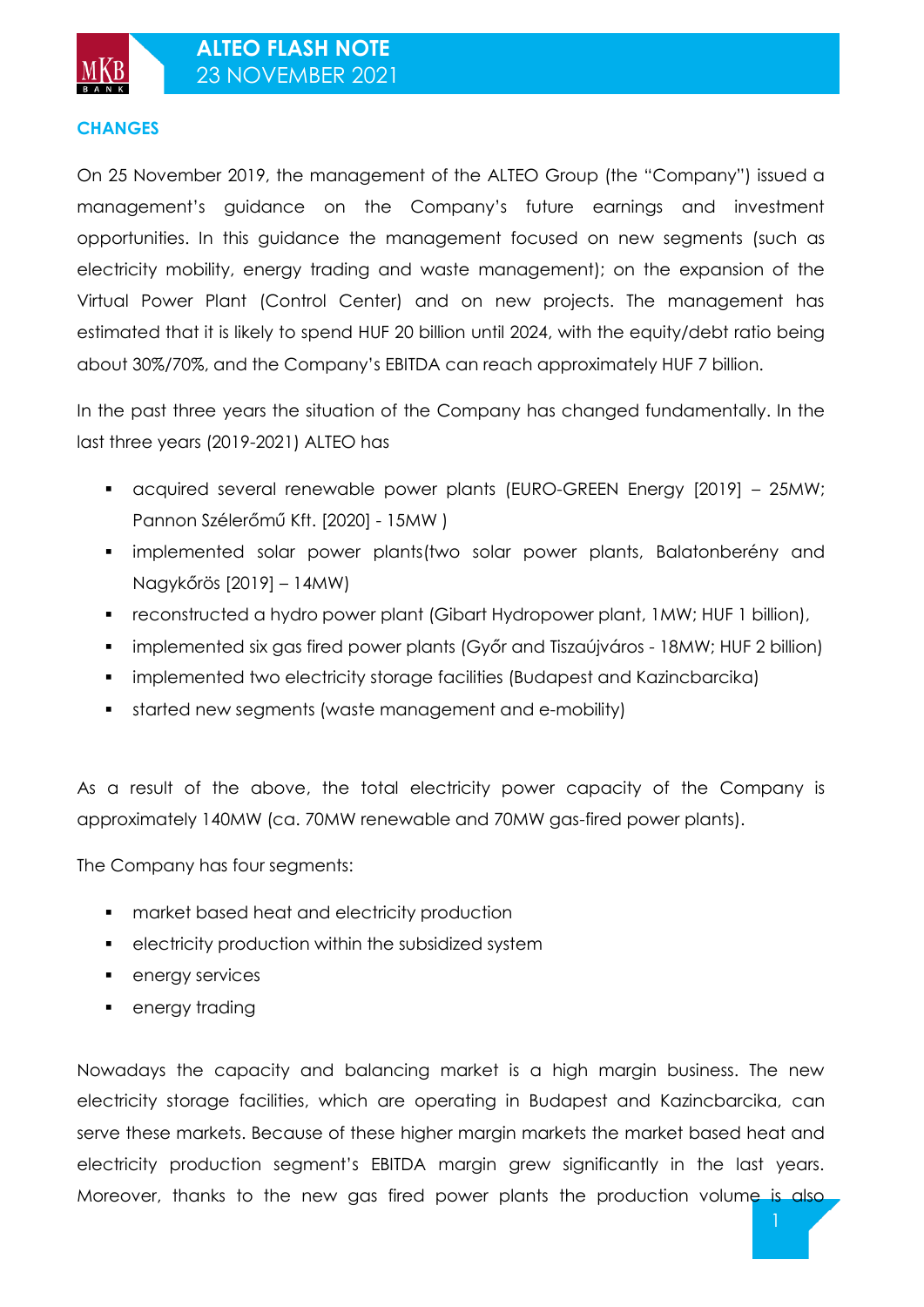

growing. From 2017 to 2019 the segment's EBITDA margin was approximately 8-12%, which has grown to 20-40 percent in recent quarters. The turbulence in the electricity market in 2021 has caused unprecedented prices to emerge in the balancing and capacity market, which has further increased the segment's profits and EBITDA margin, too. We think the current situation will be regulated at the government level to secure the market smooth operation. This also means prices may fall, which affect the segment's profit margin. So the market based segment's EBITDA margin will decrease to cca. 20-30 percent, because some parts of the higher EBITDA are one-off items.

In the recent quarters the market based segment (and the virtual power plant) has successfully integrated several wind power plants. Moreover the Company has implemented six gas fired power plants so the volume of the segment has grown significantly. We believe that approximately 30 percent of the segment's extra EBITDA can be attributed to the volume effect and the remaining 70 percent to the higher capacity and balancing market prices.

In the subsidized system the acquired wind power plants will sell the energy produced through the KÁT system by 2023 (EURO-GREEN Energy) and by the middle of 2025 (Pannon Szélerőmű). In recent years some wind power plant and hydropower systems has been integrated into the ALTEO Control Center (virtual power plant), which exhausted the electricity production in the KÁT system. These power plants were reclassified into the market-based production segment. The wind power plants are operating efficiently in tandem with gas-fired power plants due to the volatility of the weather. Therefore, it is crucial to implement properly the power plants into the ALTEO Control Center ("VPP"). On the other side the subsidized segment has the highest EBITDA margin (approx.: 70-90%), so it is a crucial point to offset the exhausted limits.

The recent situation in the capacity and balance market is not so favorable to the electricity production within the subsidized system but it doesn't affect the ALTEO's renewable segment's profit.

The energy-trading segment (electricity and gas) faced the joint result of the volume sold and favorable change in energy prices. It is a low margin business, but the volume, which can increase thanks to the higher production capacity in the market and subsidized segment, can ensure the good performance of the segment.

The revenue and EBITDA of the energy service operation is significantly lower the in the last years because the Company didn't implement self-constructed power plants. At the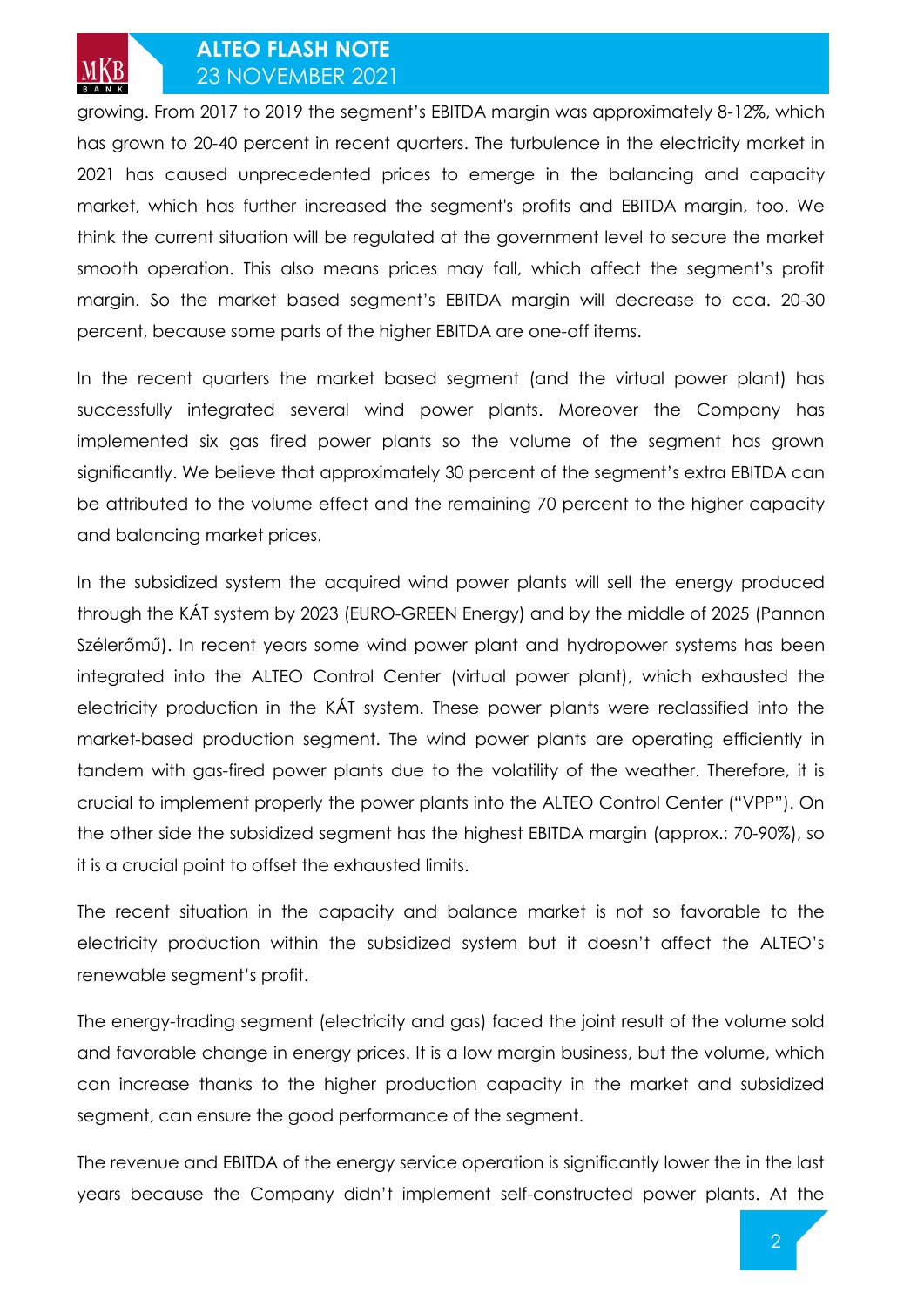same time the profit generated from operating and maintenance services for third parties corresponds to the profit achieved in the comparative period.

The Company has started two new segments: waste management and e-mobility. Both of them are accounted here but their revenue and profit impact are no yet significant. It is very difficult to make an exact forecast for these operations.

To take consideration of the above we think that the Company's earnings potential has changed a lot, it could slightly exceed the management's 2019 year end forecast, which was about HUF 6-7 billion.

The Company became a BUX member on 22 March 2021. It doesn't affect the model much, but it is a significant step in a company's life cycle.

### **INTRODUCING THE NEW MODEL**

To construct a new model we have to take in consideration:

- the change in the cost of capital (WACC), the bonds issued under the Bond Funding for Growth Scheme Program of the Hungarian National Bank have reduced the cost of debt; the change of the yield of the 10 year Hungarian Government bond (4.1% vs. 2.2%)
- the new implemented or purchased power plants
- the new CapEx, which is a cash outflow element. We think the Company will spend approximately HUF 30 billion in the next few years. It is difficult to asses now what the investments will involve and in what proportion: new power plants, the VPP or the new segments?
- related to the CapEx the amount of the depreciation and amortization (D&A), which is a non-cash element
- related to the Capex the increased in revenue and EBITDA/profit
- the change in net debt
- the risk of the future's investments (power plants, new segments), which have already not become clear

In recent years, the technological change has reached the utility sector, in the form of more efficient energy storage, artificial intelligence, microgrid, decentralization, peer to peer energy trading based on blockchain to name a few. The new strategy of the Company; which consists new strategic actions too, like AI-based production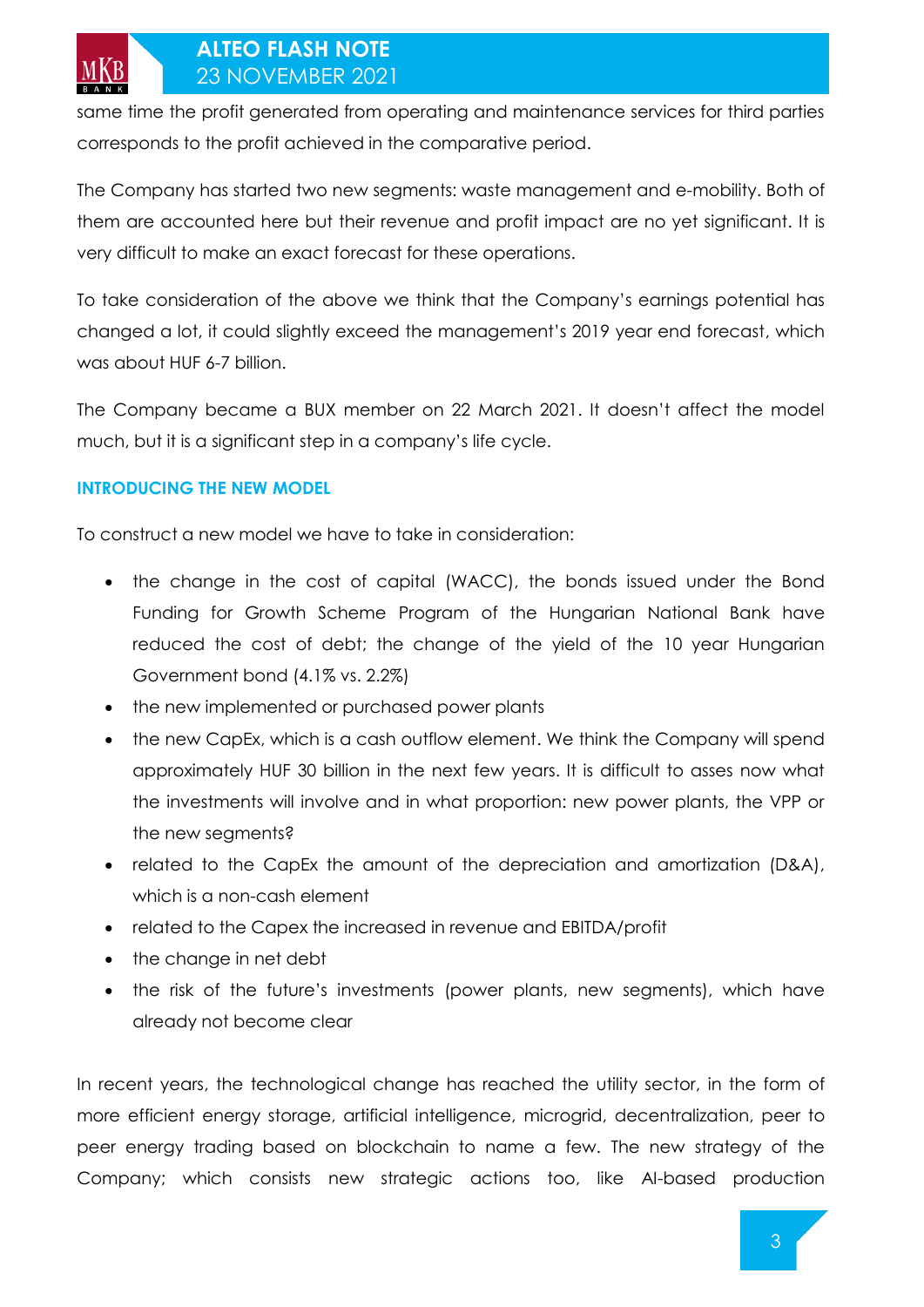management and optimization, new R&D&I tenders, E-mobility or waste management; confirms us that we are still dealing with a growth story.

Our new model doesn't take into account a share issuance!

The Company wants to maintain the current credit rating (BBB-)), which means net debt/ EBITDA remains steadily under 4x and EBITDA/interest payment ratio doesn't exceed 5.

We have constructed a sum of the parts model for the target price. We determined the EBITDA and D&A figures of the power plants individually (gas-fired power plants, solar, wind, hydro and other renewable power plants, electricity services and trading, battery and VPP), keeping in mind that specific segments such as waste management, electric mobility, METÁR quotas are difficult to modeling.

Based on above we raise our one-year target price from HUF 1420 to HUF 2185. Our recommendation is buy.

| million HUF           | 2022     | 2023     | 2024     | 2025    | 2026    |
|-----------------------|----------|----------|----------|---------|---------|
| <b>EBITDA</b>         | 8420     | 8951     | 10011    | 11020   | 12562   |
| D&A                   | 4177     | 5397     | 6617     | 7746    | 7858    |
| <b>Capex</b>          | $-10000$ | $-10000$ | $-10000$ | $-6971$ | $-7072$ |
| <b>FCFF</b>           | $-4110$  | -3493    | $-2413$  | 1640    | 2902    |
| <b>Terminal value</b> | 80398    |          |          |         |         |
| <b>WACC</b>           | 7,07%    |          |          |         |         |
| <b>Net Debt</b>       | 14977    |          |          |         |         |

Source: ALTEO, Bloomberg, MKB

|                 |         |                                 | <b>Total Equity Value</b> |         |  |  |  |
|-----------------|---------|---------------------------------|---------------------------|---------|--|--|--|
|                 |         | <b>Terminal EBITDA Multiple</b> |                           |         |  |  |  |
|                 |         | 5.4x                            | 6.4x                      | 7.4x    |  |  |  |
| <b>Discount</b> | $5.1\%$ | 32 449                          | 42 259                    | 52068   |  |  |  |
| Rate            | $7.1\%$ | 27 687                          | 36 613                    | 45 540  |  |  |  |
| (WACC)          | 9.1%    | 23 4 42                         | 31 580                    | 39 7 18 |  |  |  |
|                 |         |                                 |                           |         |  |  |  |
|                 |         | <b>One Year Target Price</b>    |                           |         |  |  |  |
|                 |         | <b>Terminal EBITDA Multiple</b> |                           |         |  |  |  |
|                 |         | 5.4x                            | 6.4x                      | 7.4x    |  |  |  |
| <b>Discount</b> | $5.1\%$ | 1936                            | 2522                      | 3107    |  |  |  |
| Rate            | 7.1%    | 1652                            | 2185                      | 2717    |  |  |  |
| (WACC)          | 9,1%    | 1399                            | 1884                      | 2370    |  |  |  |

Source: ALTEO, Bloomberg, MKB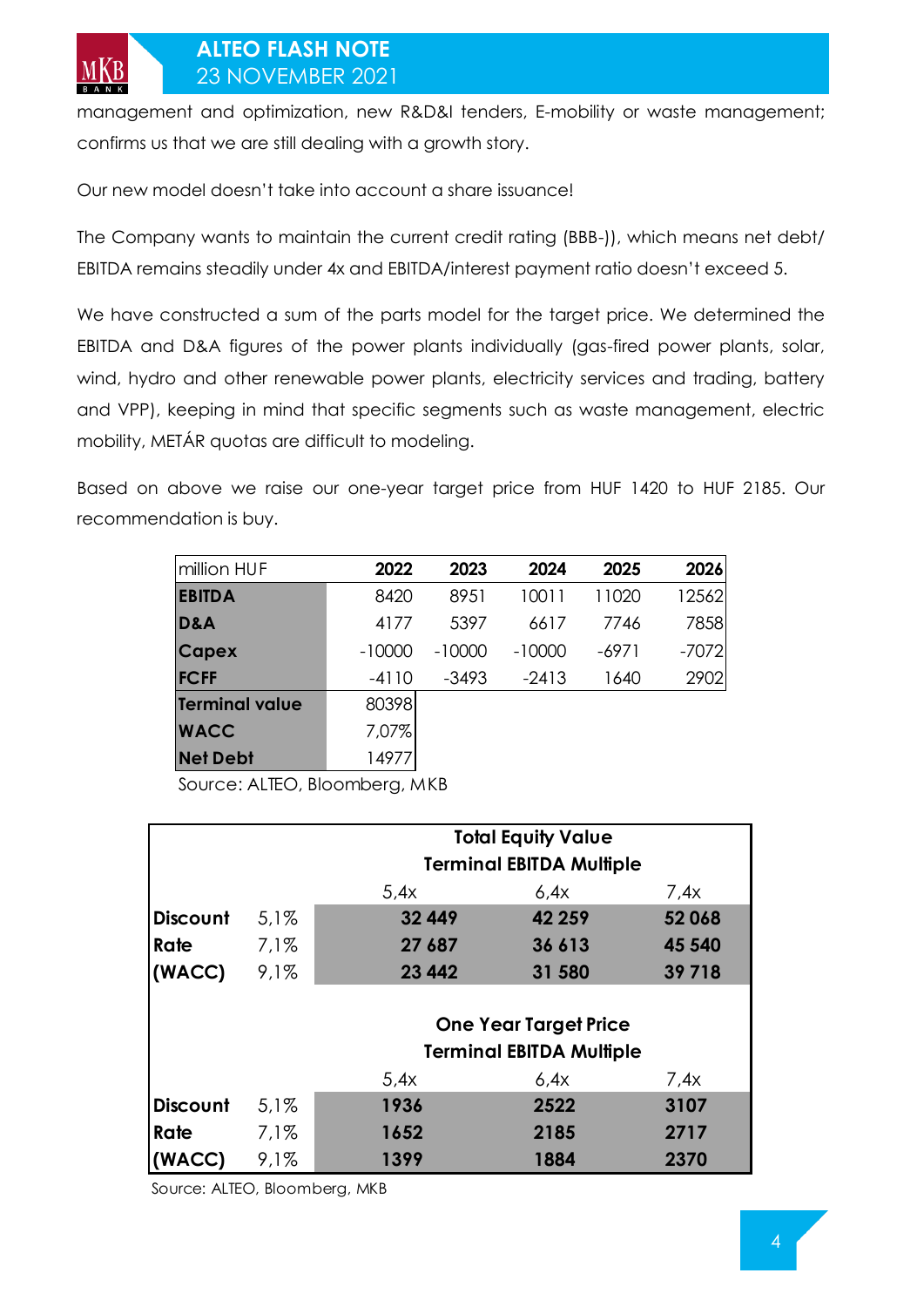

**Analyst:**

Csaba Debreczeni

Tel: +36-1-268-8323

E-mail: [debreczeni.csaba@mkb.hu](mailto:debreczeni.csaba@mkb.hu)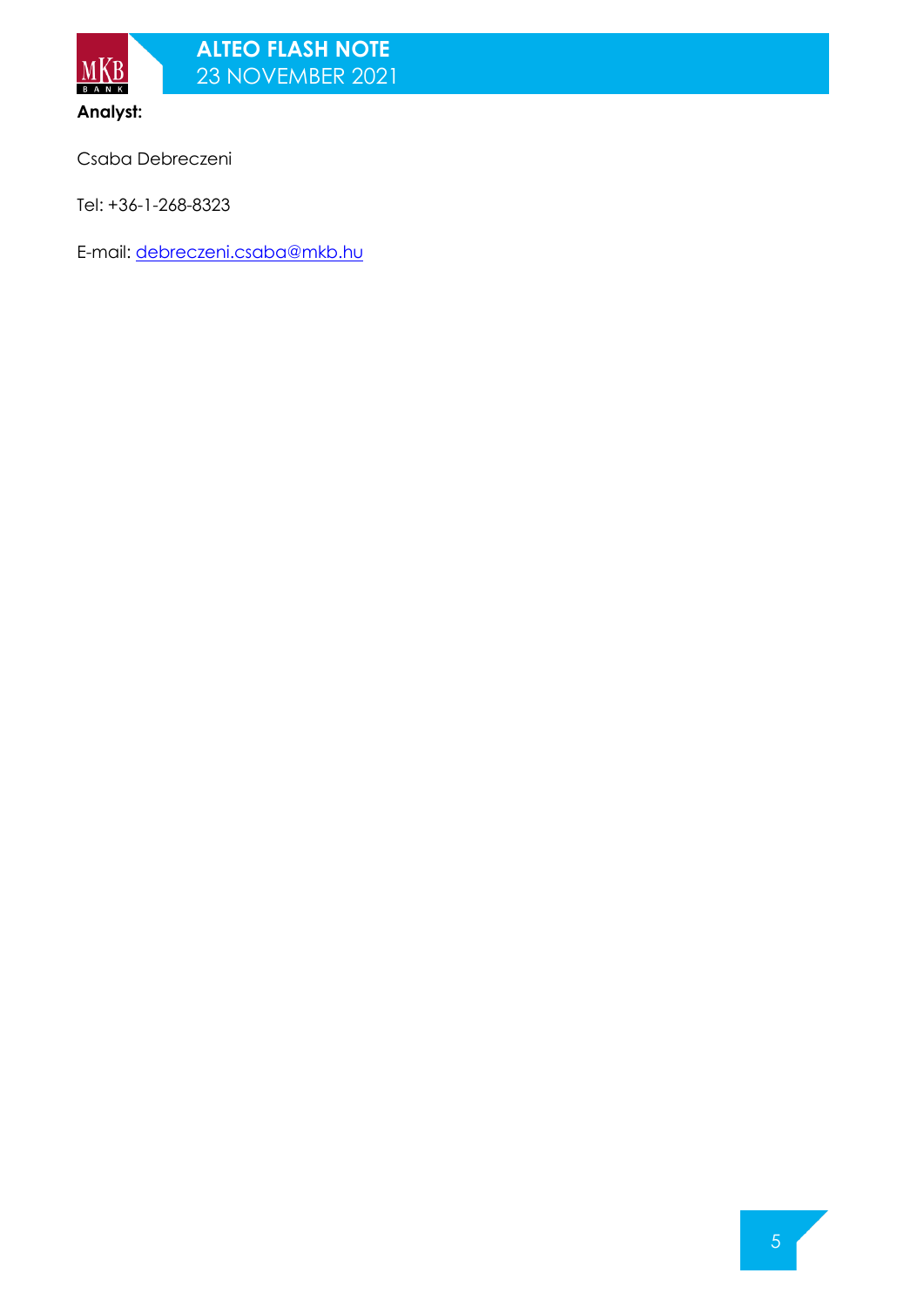**DISCLAIMER**

1. This research/commentary was prepared by the assignment of Budapest Stock Exchange Ltd. (registered seat: 1054 Budapest, Szabadság tér 7. Platina torony I. ép. IV. emelet; company registration number: 01-10- 044764, hereinafter: BSE) under the agreement which was concluded by and between BSE and MKB Bank Ltd. (registered seat: H-1056 Budapest Váci utca 38., company registration number: 01-10-040952, hereinafter: Investment Service Provider or MKB Bank)

2. BSE shall not be liable for the content of this research/commentary, especially for the accuracy and completeness of the information therein and for the forecasts and conclusions; the Service Provider shall be solely liable for these. The Service Provider is entitled to all copyrights regarding this research/commentary however BSE is entitled to use and advertise/spread it but BSE shall not modify its content.

3. This research/commentary shall not be qualified as investment advice specified in Point 9 Section 4 (2) of Act No. CXXXVIII of 2007 on Investment Firms and Commodity Dealers and on the Regulations Governing their Activities. Furthermore, this document shall not be qualified as an offer or call to tenders for the purchase, sale or hold of the financial instrument(s) concerned by the research/commentary.

4. All information used in the publication of this material has been compiled from publicly available sources that are believed to be reliable; however MKB Bank does not guarantee the accuracy or completeness of this material. Opinions contained in this report represent those of the research department of MKB Bank at the time of publication and are subject to change without notice.

5. Past performance is not necessarily a guide to future performance. Forward-looking information or statements in this report contain information that is based on assumptions, forecasts of future results, estimates of amounts not yet determinable, and therefore involve known and unknown risks, uncertainties and other factors which may cause the actual results, performance or achievements of their subject matter to be materially different from current expectations. Investors are advised to assess the nature and risks of the financial instruments and investment services. A well-founded investment decision can be made only in possession of all the relevant information, therefore investors are hereby explicitly advised to read carefully the information material, contractual provisions, conditions list and general business terms in order to be able to decide if the investment is in line with their risk bearing capacity. MKB Bank also recommends collecting information about the tax consequences and other relevant laws concerning investment services in the financial instruments mentioned in this document.

6. This document is provided for information purposes only, therefore the information provided in or derived from it is not intended to be, and should not be construed in any manner whatsoever as personalised advice or as a solicitation to effect, or attempt to effect, any transaction in a financial instrument (e.g. recommendation to buy, sell, hold) or as a solicitation to enter into an agreement or to any other commitment with regards to the financial instrument discussed. Any such offer would be made only after a prospective participant had completed its independent investigation of the securities, instruments, or transactions and received all information it required to make its investment decision. MKB Bank excludes any liability for any investment decision based on this document.

7. MKB Bank is entitled to provide market making, investment services or ancillary services regarding the financial instruments discussed in this document.

8. Content of this material enjoys copyright protection according to Act LXXVI. of 1999 on copyright, and may therefore be copied, published, distributed or used in any other form only with prior written consent of MKB Bank. All rights reserved. Unauthorized use is prohibited.

### **Prior researches**

MKB Bank wrote an initiation report on 15 December 2017. The research is available on the web page of the BSE (Budapest Stock Exchange).

<https://www.bet.hu/Kibocsatok/BET-elemzesek/elemzesek/alteo-elemzesek>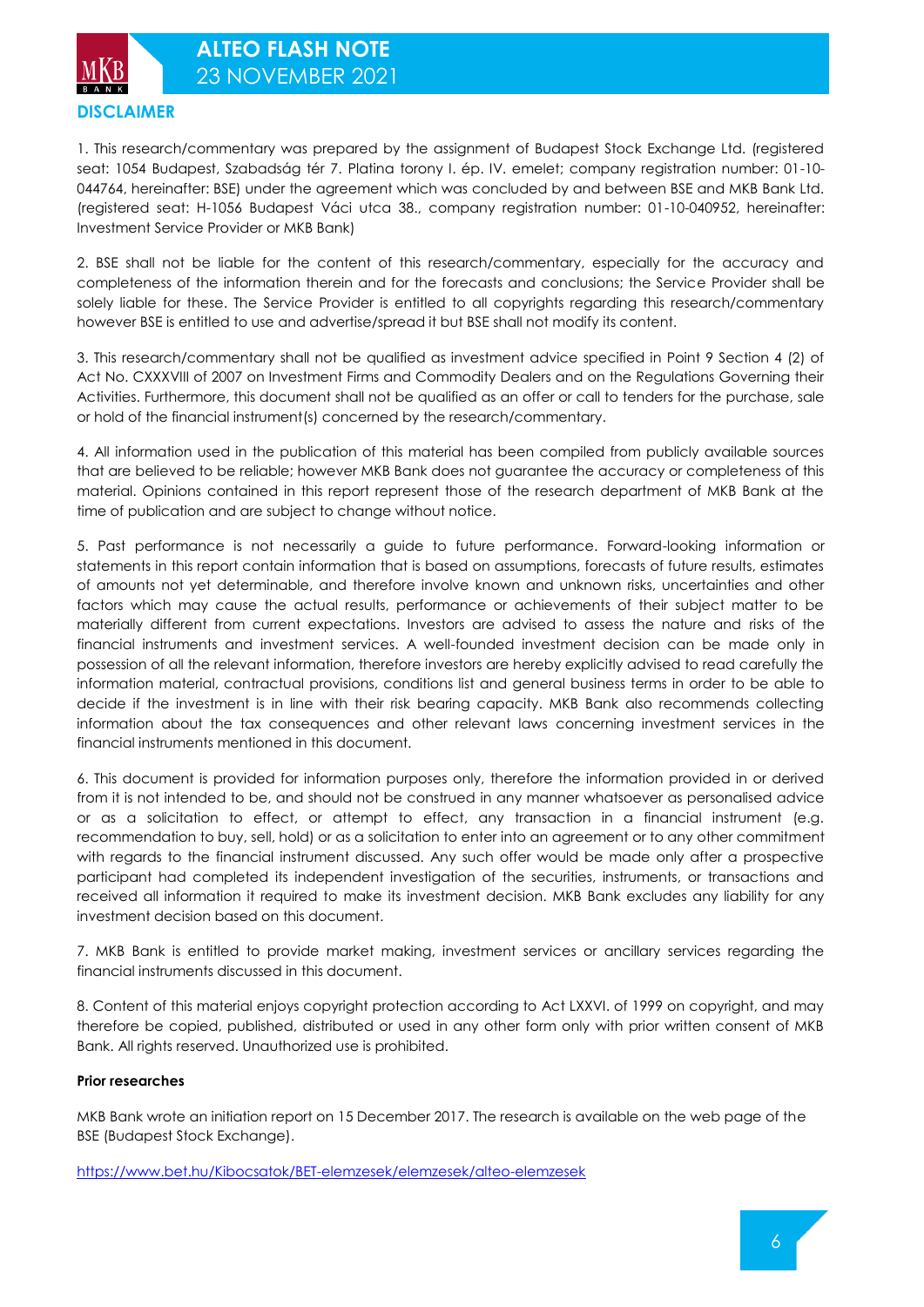MKB Bank wrote flash notes. These researches are available on the web page of the BSE (Budapest Stock Exchange):

#### <https://www.bet.hu/Kibocsatok/BET-elemzesek/elemzesek/alteo-elemzesek>

#### **Methodology used for equity valuation and recommendation of covered companies**

The discounted cash flow valuation is a method of valuing a company (or project, assets, business, etc.) with the time value of the money. The model forecasts the company's free cash flow (free cash flow to firm) and discounts it with the average cost of capital (WACC). The cash flow is simply the cash that is generated by a business and which can be distributed to investors. The free cash flow represents economic value, while accounting metric like net earning doesn't. The WACC represents the required rate of return by the investors. If a business is risky the required rate of return, the WACC will be higher.

Discounted cash flow model (DCF): We analyze the companies using five year forecast period and set a terminal value based on the entity's long term growth or on different exit multiples like EV/EBITDA or EV/EBIT. In certain cases the forecast period may differ from five years. In this case the analysts must define the reason for difference. The cash flows are discounted by the company's WACC unless otherwise specified.

In the first step we have to forecast the company's cash flow. The free cash flow to firm (FCFF) is based on the earnings before interest and taxes (EBIT), the tax rate, depreciation and amortization (D&A), net change in working capital (which is based on the current assets and current liabilities) and the capital expenditures (CAPEX). The model requires a terminal value which can be based on the long term growth or on an exit multiple like EV/EBITDA, or EV/EBIT. Forecasting the terminal value is a crucial point because in most cases it makes up more than 50% of the net present value.

The discount rate (WACC): The average cost of capital of the company is dependent on the industry, the risk free rate, tax, the cost of debt and the equity risk premium. The cost of equity is calculated by the CAPM model, where the independent variables are the risk free rate, the industry specific levered beta, and the equity risk premium. The WACC is dependent on the capital structure, so the forecast of the equity/debt mix is crucial.

At the end we get the enterprise value (EV). The EV is the market capitalization plus the total debt and preferred equity and minority interest, minus the company's cash. In the last step we have to reduce the EV with the net debt. This figures divided by the shares outstanding we arrive at the target share price.

The discounted cash flow model includes sensitivity analysis which takes the effects of the change in the WACC, the long term growth or the used exit multiples on which the terminal value is based.

Our target price is based on a 12 month basis, ex-dividend unless stated otherwise.

Peer group valuation: For comparison we use peer group valuation. The analysis based on important indicators and multiples like P/E, EV/EBITDA, EV/EBIT, market capitalization, P/S, EBITDA margin, net debt to EBITDA, EBITDA growth, dividend yield and ROIC. If the industry justifies we may use other multiples. The peer group is compiled according to the companies' main business, with respect to the region (DM or EM market).

#### **Recommendations**

- Overweight: A rating of overweight means the stock's return is expected to be above the average return of the overall industry, or the index benchmark over the next 12 months.
- Underweight: A rating of underweight means the stock's return is expected to be below the average return of the overall industry, or the index benchmark over the next 12 months.
- Equal-weight: A rating of equal-weight means the stock's return is expected to be in line with the average return of the overall industry, or the index benchmark over the next 12 months.
- Buy: total return is expected to exceed 10% in the next 12 months.
- Neutral: Total return is expected to be in the range of -10 +10% In the next 12 months.
- Sell: Total return is expected to be below -10% in the next 12 months.
- Under revision: If new information comes to light, which is expected to change the valuation significantly.